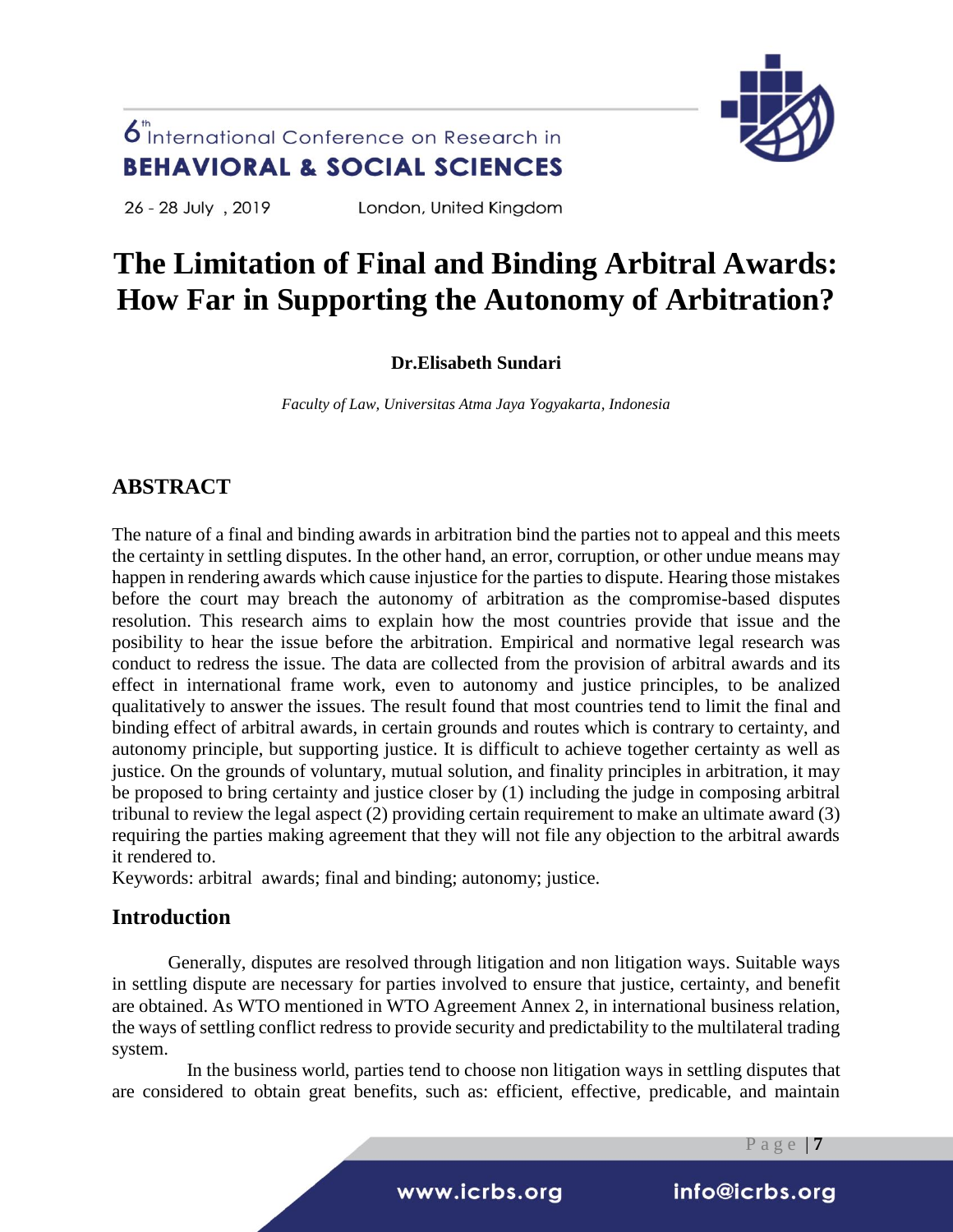

26 - 28 July , 2019

London, United Kingdom

business relations, also as private, final, and fair resolution (Doyle & Haydock, 1991). The nature of alternative disputes resolution, including arbitration mechanism, is voluntary and compromise solution. Before or after disputes, the parties can initiate voluntarily and consensually to resolve their disputes through arbitration. In accodance to voluntary and compromise-based disputes resolution, once the arbitrator (s) rules award, the parties has to respect and bind the award. The arbitral award becomes the final and binding award then. Final means that arbitral award may not be appealed by the parties, even reviewed its validity by the court. Binding means once the arbitral award has been ruled, it binds the parties to respect and execute the award in good faith. As an idea, this final and binding principle will be preferable to the parties to dispute, as the benefit or advantage (Marcelo et al, 2015), since it obtains efficiency and certainty.

In other side, many countries have seen the need to limit the finality of arbitral award in some circumtances. Moreover, the parties are also given the right to refuse the arbitral award in several routes. First, appeal to the institution arbitration themselves. Second, initiate to judicial proceeding to vacate the arbitral awards. Third, defend the recognition of the arbitral award to the foreign jurisdiction. Fourth, invoke judicial recourse to hinder enforcement of the arbitral awards. Those rights are also recognized in UNCITRAL Arbitration Rules 2013.

As stipulated in Article 61, 70, and 71 of Law Number 30 of 1999, the court in Indonesia can intervene against arbitration on the grounds that (1) arbitral awards are based on evidence that is false, deceptive, or found novum that can reside the awards; (2) the enforceability of arbitral awards to have the same power as final court judgement only can be granted by the court. Tittle 5 of United States Code Sec 580(c) provides that the arbitral awards are final and binding to the parties. Of those awards, based on U. S Code Tittle 5 Section 581a and Tittle 9 U.S. Code Section 10(a), the parties to dispute may bring to review those arbitral awards to the court, and the court may vacate the arbitral awards on the ground that the arbitral awards was procured by corruption, fraud, or undue means; there was arbitrator partiality, corruption, misconduct, or misbehavior; an arbitrator has exceeded or imperfectly executed his power. The U.S. Department of Energy's regulates the Commission's Rules of Practice and Procedure and Rule 605(e) does not provide the Commission review of the arbitrator'award. Based on that Rule, a grief of exeption to the final arbitral award filed by party in Twin Valley vs. PG&E case was rejected (Davis, Sr, 2014). Taiwanese Law also introduce a judicial proceeding to vacate the arbitral awards. In *Jin Chen Feng Construction Co.Ltd.vs.National Taiwan University Hospital Bei Hu-Branch* (*Jin Cheng Feng case*) the Taipei Taiwan District Court has reject the motion to compulsory execution of ad hoc arbitral award as filed by the party won, in the ground that the award made by an ad hoc arbitration didn't have the same executability as the final court judgement had (Chen, 2012).

### **Legal Issue**

In a side, those intervention means to control arbitration process from undue behaviour of arbitrator, an error or injust awards. In another side, those intervention may reduce the finality,

P a g e | **8**

i www.icrbs.org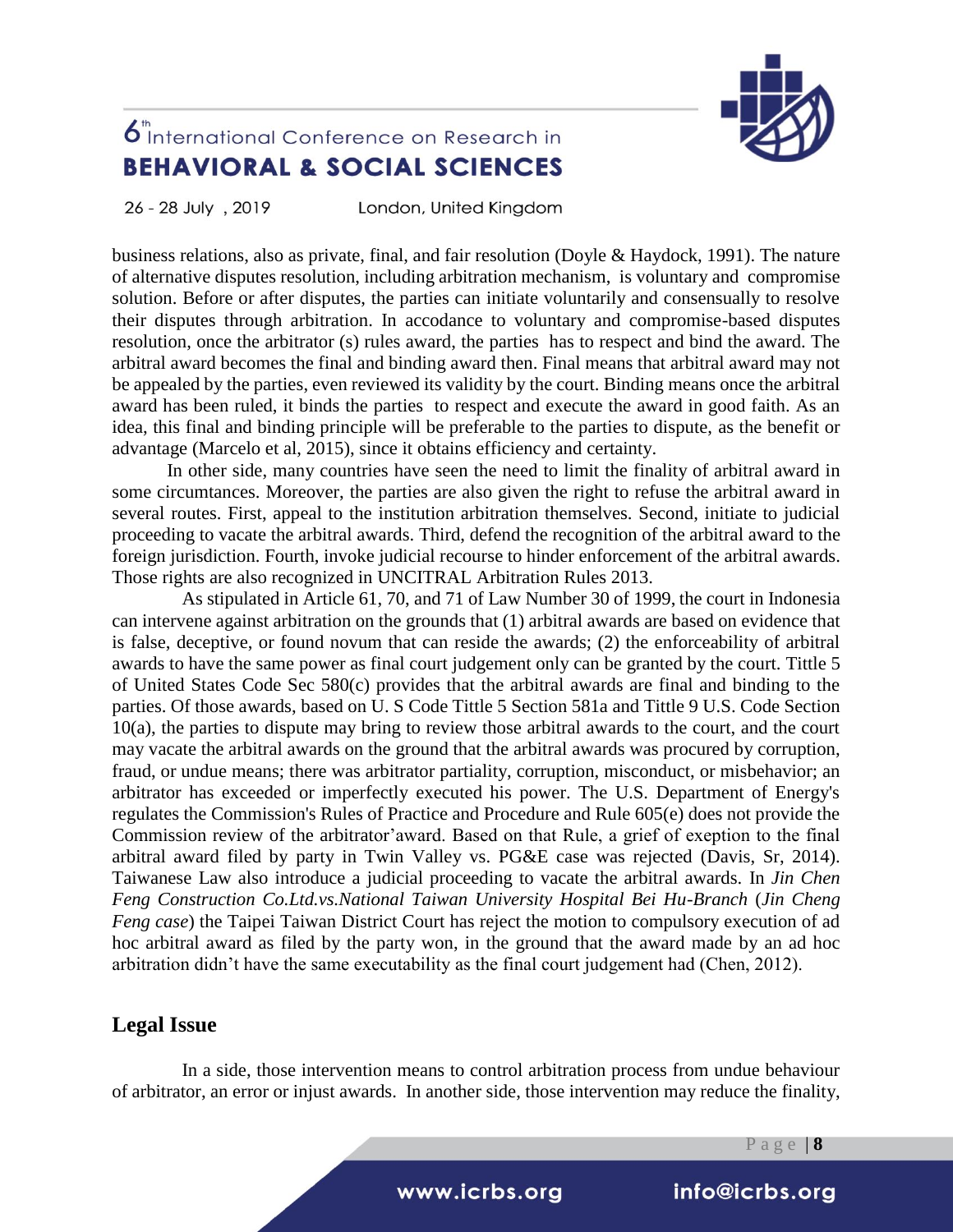

26 - 28 July, 2019 London, United Kingdom

certainty of arbitration process, and breaches the autonomy of arbitration as compromise-based dispute resolution institution. The question are, how the most countries redress this issue and wether possible to review the error and misconduct in rendering the arbitration awards by the arbitration institution its selves autonomously.

### **Methods**

The empirical and normative legal research was conducted to redress the legal issues. The Data are secondary data, including:

- 1. The final and binding principle of award.
	- Focussly on its meaning and effect, and its purpose aspect. This will be the basis to analyze the second data bellow.
- 2. The implementation of the final and binding nature and its effect in many countries. Focussly on how final and binding are the arbitral awards in many countries which taken in a purposive sampling.
- 3. The autonomy and justice principles as the basis principles to strengthen final and binding nature of arbitral awards and its effect.

The data will be collected by documentary research on provision in many countries concerning with arbitral awards and its effect, together with the theory of autonomy and justice, to be analized qualitatively by interpretation and comparative method.

As the final report, this paper is organized into three chapters. The result chapter will (1) point out the meaning of final and binding principle and purpose which is summarized from many legal sources and opinions, (2) explain comparatively the various implementation or interpretation of final and binding arbitral awards and its effects in many coutries. This will acknowlegde how final and binding are the arbitral awards in many countries. Discussion chapter will explore the posibility to strengthen the final and binding arbitral awards and its effect based on some principles, such as autonomy and justice. Third chapter will close the report by giving conclusion and recomendation of a mandatory norm to strengthen the final and binding arbitral awards based on autonomy and justice principles.

### **Result**

#### **1. The meaning of final and binding principle of arbitral award**

Arbitration is a model of alternative disputes resolution. Historically, this mechanism has been utilized by Ancient Egyptian between 2500 BC to 2300 BC as a dispute resolution mechanism and also in Ancient Greece around 800BC (Born, 2009). The Modern arbitration rapidly developed then around  $18<sup>th</sup>$  to  $19<sup>th</sup>$  Centuries until todays. As an alternative resolution, some principles are held by arbitration to make it a preferable to the parties than litigation. One of them is a final and binding nature of arbitral awards. Article 34 Paragraph 2 of UNCITRAL Arbitration Rules 2013

P a g e | **9**

i www.icrbs.org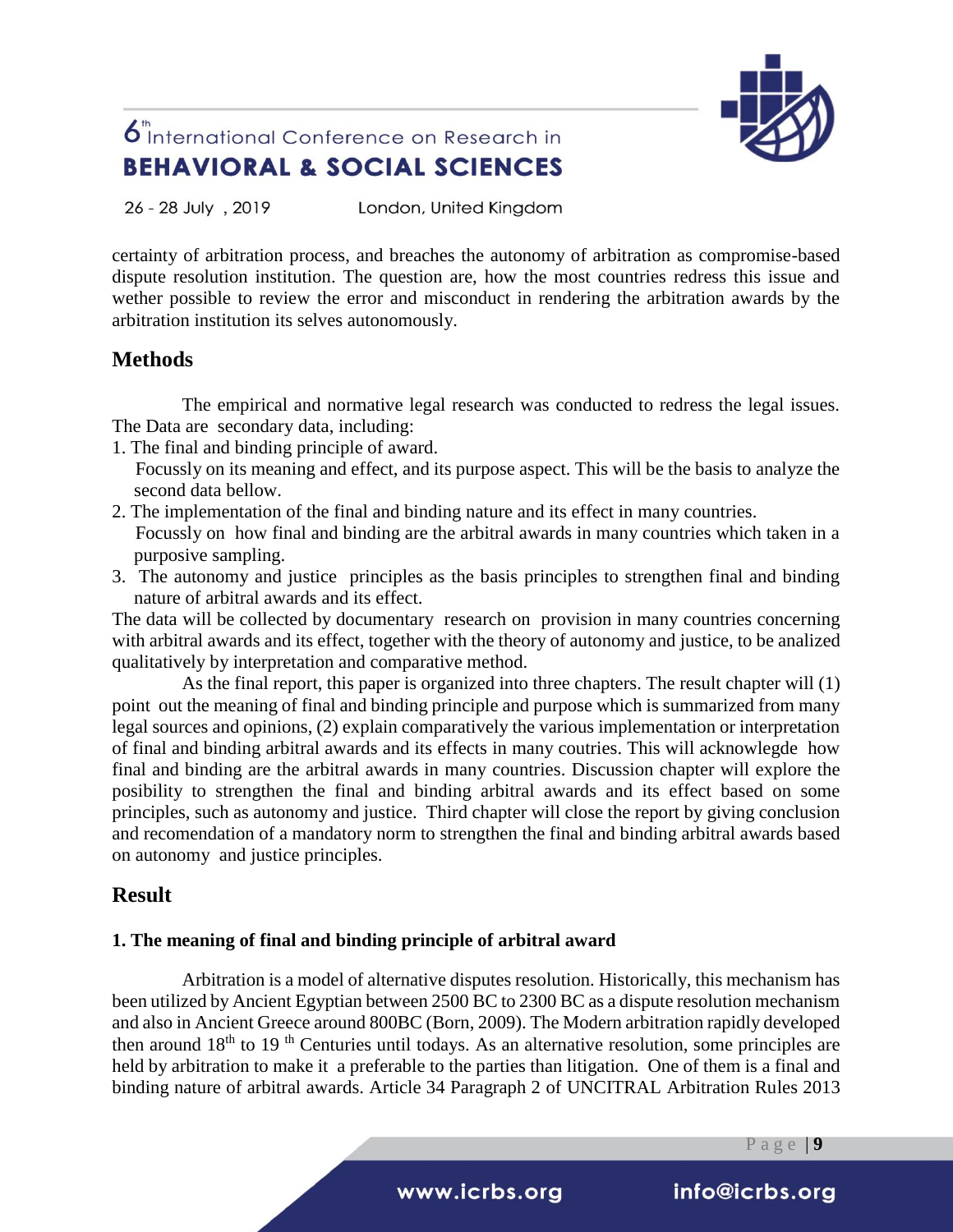

26 - 28 July, 2019 London, United Kingdom

provides that an arbitration award is final and binding. Amina Damman (2008) found, arbitral award is generally final and binding.

Black (1991) gives the meaning of final award term as an award that conclusively determines the subject matter which leaves nothing to be done exept to execute and carry out terms of award. In Cambridge Dictionary (2018), final and binding means that it has been decided for the last time and cannot be discussed or changed again. Final means that the award is the definitive resolution which cannot be appealed anymore. No grounds can be made for any appeal or judicial review of an arbitral award. Binding means that the parties to dispute have to respect and implement the award in a good faith. As having a finalilty core, the arbitration award must be considered: valid, irrevocable, and enforceable, exept on legal or equitable grounds for the revocation of a contract (Smith, et al, 2018).

Is it right in though that the final and binding award excludes the right of appeal of the arbitration award? Of this issue, International Chamber of Commerce (ICC) and London Court of International Arbitration (LCIA) Rules expressly states:

"Every Award shall be binding on the parties. By submitting the dispute to arbitration under these Rules, the parties undertake to carry out any Award without delay and shall be deemed to have waived their right to any form of recourse insofar as such waiver can validly be made." (2017 *ICC Arbitration Rules, Article 35.6.*)

"Every award (including reasons for such award) shall be final and binding on the parties. The parties undertake to carry out any award immediately and without any delay (subject only to Article 27); and the parties also waive irrevocably their right to any form of appeal, review or recourse to any state court or other legal authority, insofar as such waiver shall not be prohibited under any applicable law" (*2014 LCIA Arbitration Rule 26.8.*).

In accordance to the meaning of final and binding awards, Article 44 Pharagraph (2) of Singapore Arbitration Act 2001 promulgates that the arbitral tribunal shall not vary, amend, correct, review, add to or revoke the award. The same promulgation also set in Article 47 which does not give jurisdiction to the court to confirm, vary, set aside or remit an award on an arbitration agreement. But in practices, most of countries, including Singapore, in other part limit the final and binding effect in certain circumtances.

#### **2. The implementation of final and binding arbitral awards and its effects in many countries**

Based on Black and Cambridge, final and binding award means that the award is definitive, cannot be discussed, changed, appeal or reviewed again, exept to be executed. In facts, most countries have seen the need to limit the finality of arbitral awards in some circumtances. How final and binding are the arbitral awards in facts?

Below will be described the facts of some countries'provisions concerning with the final and binding arbitral awards and its effects. The countries are chosen purposively from (i) common law system, i.e USA, (ii) from civil law system, i.e Netherlands, (iii) from international scheme, i.e UNCITRAl, and (iv) from some ASIA's countries.

i www.icrbs.org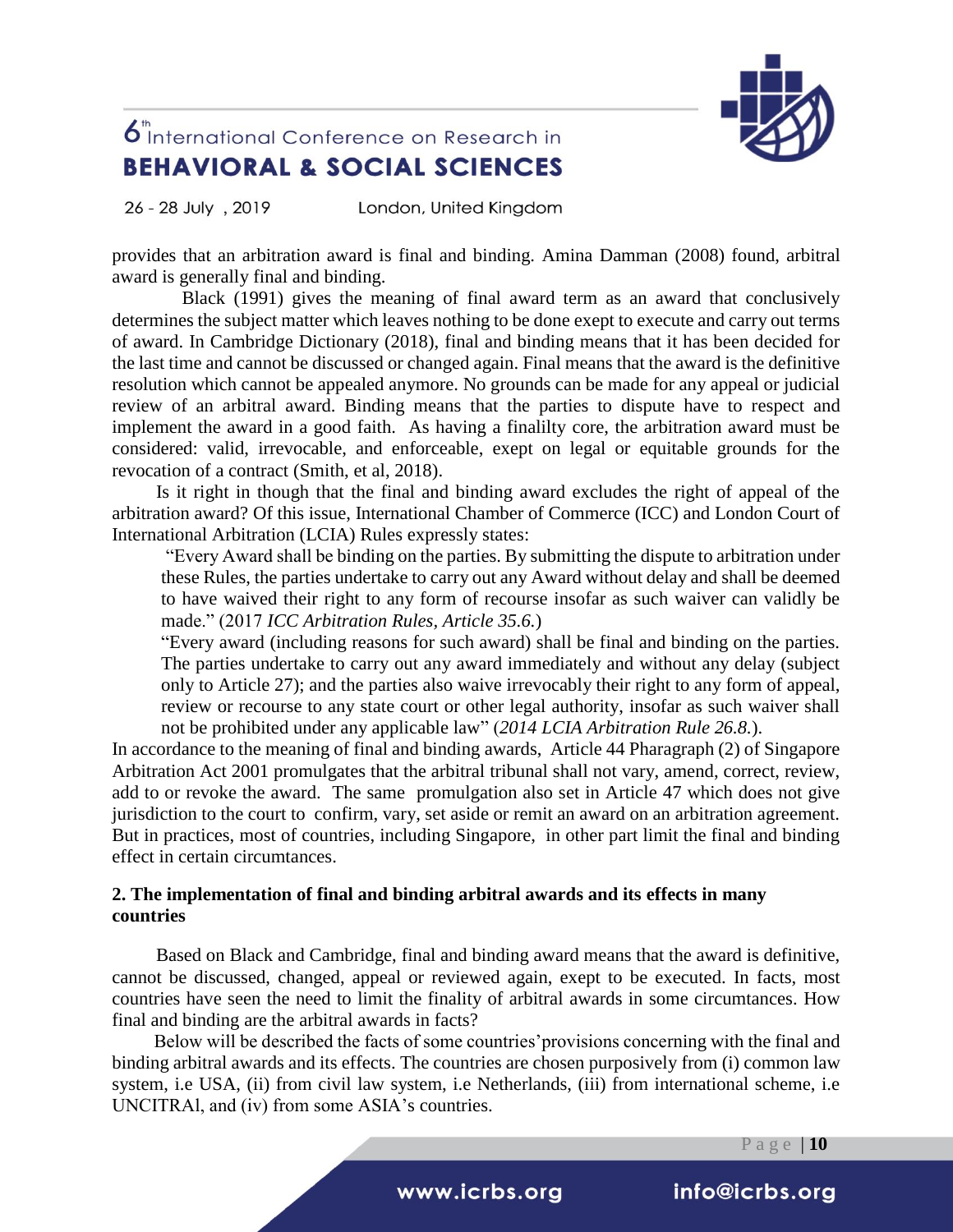

26 - 28 July, 2019

London, United Kingdom

#### **2.1. USA**

In accordance to U.S Code Tittle 5 Section 581a and Tittle 9 Section 10(a), of the arbitral award, the parties to dispute may bring to review those arbitral award to the court. The court may vacate the arbitral awards on the ground that: the arbitral award was procured by corruption, fraud, or undue means; there was arbitrator partiality, corruption, misconduct, or misbehavior; and the arbitrator has exceeded or imperfectly executed his power. Those reasons are about the legal issues, not the fact issues. Based on the adjustment, USA limits the final and binding arbitral awards on the basis that there is the legal issue affected in making award by the arbitrator (s) or arbitration institution. Of that issue, the reviewer is not entittled to the arbitrator (s) or arbitration institution its self, but to the court, as an external institution. The court then will hear that issue in trial process.

The U.S. Department of Energy for instant, regulates the Commission's Rules of Practice and Procedure. Rule 605(e) does not provide the Commission review of the arbitrator'award. Based on that Rule, a brief of exeption to the final arbitral award filed by party in Twin Valley vs. PG&E to the Commission was rejected (Davis, Sr, 2014). It should be filed to the court.

#### **2.2. Netherland**

A little bit different enactment shown in Netherland. Article 1061b of 2015 Netherland Code of Civil Procedures give the parties to dispute a right to submit an appeal of the final arbitral award to the second arbitral tribunal after getting agreement of thereto. Based on Article 1061f, 1061g, and 1061l, the parties may try an appeal on the ground that the arbitral tribunal declares that its has jurisdiction or has no jurisdiction; asking for lifting, suspension, or reduction of the penalty for non-compliance; the legal remedies of setting aside or revocation of an arbitral award. And, in accordance to Article 1056, The Arbitral Tribunal also has a power to compose a penalty to the party for non compliance, as well as the court has its power. As promulgated in Article 1053, the arbitral tribunal has a power to decide the validity of arbitration agreement.

Article 1061i provides that the arbitral awards may be enforced after the parties accepted or didn't lodge an appeal to the second arbitration tribunal, or after the award has been rendered on arbitral appeal. It means that the nature of an arbitration awards in Netherland is not final and binding, since the final award of arbitration tribunal may be appealed to the second arbitration tribunal. Here is the autonomy of the arbitration to review their award.

The autonomy of arbitration is diminished in respect with the enforcement of the award. As provided in Article 1062, the enforcement of arbitration award only can take place after the District Court grant leave to do so. Also, as set in Article 1065, the arbitration has no autonomy to set aside their own awards on the grounds: the absence of a valid arbitration agreement; The arbitral tribunal was composed in violation of the rules applicable rules; the arbitral tribunal has not complied with its mandate; the award is not signed or does not contain reasons in accordance with the provisions of article 1057; the award, or the manner in which it was made, violates public policy or good morals; an award rendered in excess of, or differently from, what was claimed, which shall not constitute a ground for setting aside if the party who invokes this ground has participated in the arbitral proceedings without invoking such ground. Based on Article 1066, The application for

P a g e | **11**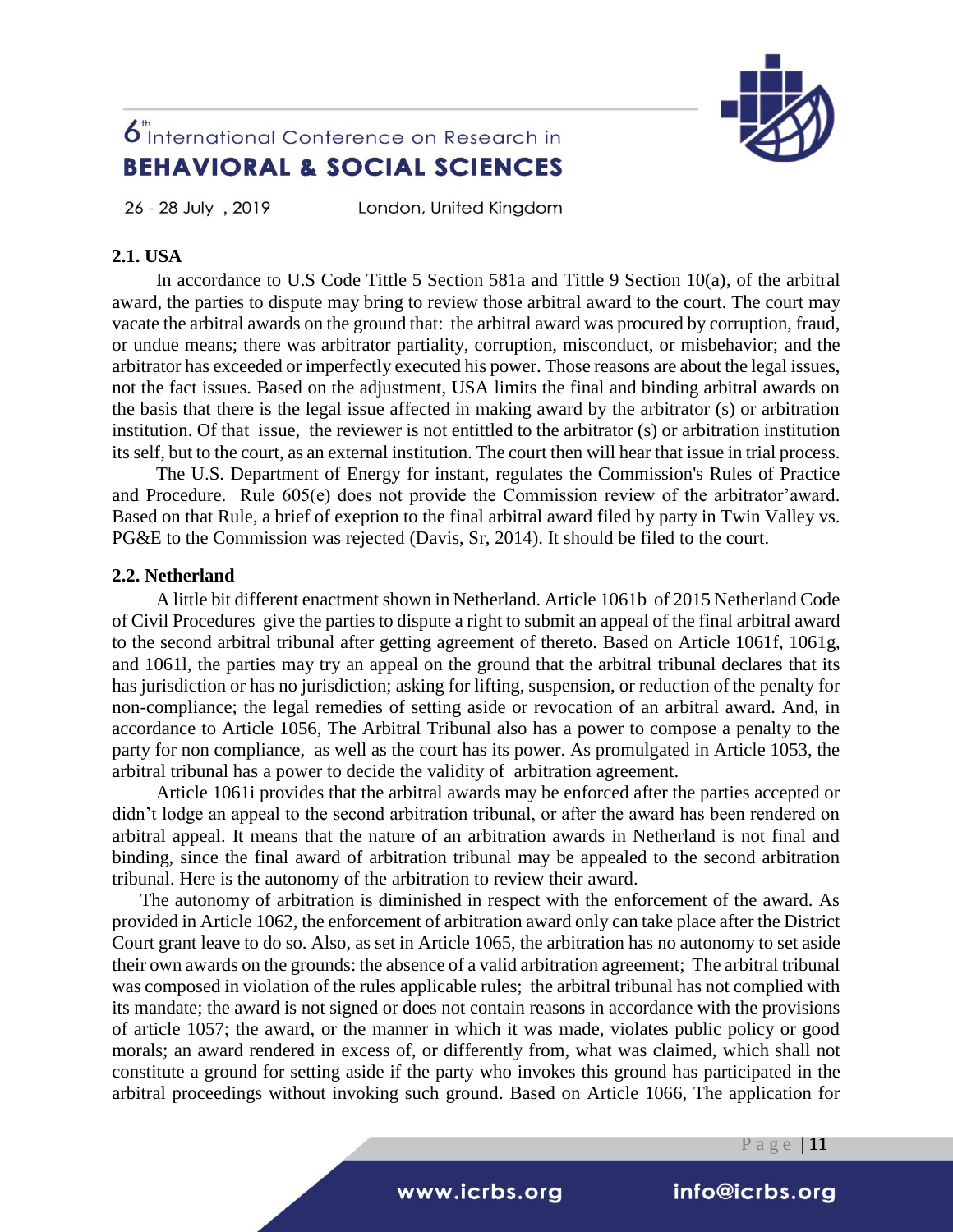

26 - 28 July , 2019 London, United Kingdom

setting aside shall not suspend the enforcement of the arbitration award, except otherwise considered to be suspended by the court. In accordance to Article 1068, the arbitration award may also be revoked by the court of appeal on the grounds: that the award based on frauds, or forgery; there is a novum; which are discovered after the awards is rendered.

#### **2.3. Uncitral**

Based on Article 34 of The UNCITRAL Model Law on International Commercial Arbitration, UNCITRAL choose giving the right to the parties initiating judicial process to vacate arbitration award, on the grounds that the arbitration awards violate public policy, a manifest disregard of the law by the arbitrator, and rendering of an arbitraly and capricious arbitration awards. Does it mean that the court may not accept error of fact as the ground to vacate the arbitration awards? Of this issue, Amina Dammann (2008) argues that the court in a certain circumtances accepts error of fact as the ground to vacate arbitral awards. Error of fact means reviewing the underlying agreement rather than the arbitration awards its self.

Lightle (2018) in her research found that there is a deferential standard of review accorded to arbitral awards. The American Arbitration Association, in Norfolk Southern vs Sprint case, gave their opinion that a written decission resulting from the parties agreed-upon-disputeresolution process is a final and binding. In the other hand, the apellate court had a diferent opinion that the decission is not final and binding .

#### **2.4. Philipine**

Marcelo, et al (2015) found, that in starting from two decades ago up till now, there is trend in Philipine to resolve the international business relation disputes into arbitration model. Of 859 cases were filed to the Construction Industry Arbitration Commission (CIAC) between 1989 and August 2015. 682 of these cases were resolved by arbitral awards, while 91 were settled through compromise agreements for which arbitral awards were rendered. This figure shows that the arbitration model is in great demand by the parties to resolve their disputes. One of the factors is the existence of a final and binding principle that supports efficient and certainty in resolving disputes.

The court tries to limit their intervention to arbitration model for disputes resolution based on the arbitration agreement. In the other hand, Rule 11.4 of Philippines Supreme Court Administrative No 07-11-08-SC as called The Special Rules of Court on Alternative Disputes Resolution provides that the arbitral awards can be vacated by a petition through the competent court on the following grounds that (1) The arbitral awards was procured through corruption, fraud, or other undue means (2) There was evident partiality (3) The arbitral tribunal was guilty, misconduct or misbehavior (4) the arbitrator (s) was disqualified (5) the arbitral tribunal exceed its power (6) the arbitration agreement did not exist or invalid (7) a party of arbitration is a minor or judicially incompetent. Even though the arbitral awards can be vacated based on many reasons, in practices, the final arbitration awards has been complained as difficult to overturn even it

P a g e | **12**

i www.icrbs.org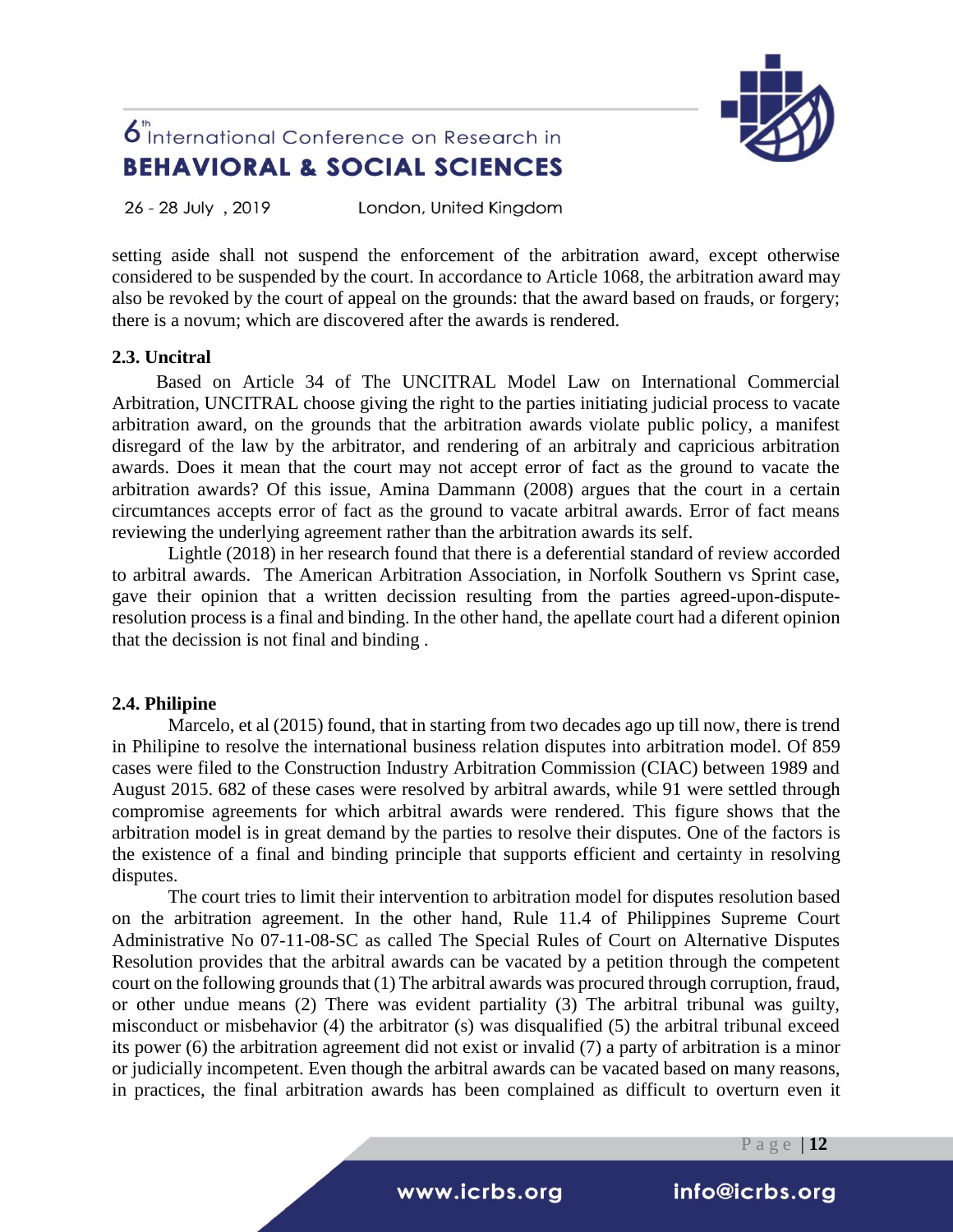

26 - 28 July, 2019 London, United Kingdom

erroneous with the respect of the merits (Marcelo, et al, 2015). As provided in Rule 2.4 of Special Rules of Court on Alternative Dispute Resolution, the court is also given the competence to determine the issue of the existence, validity and enforceability of the arbitration agreement. Those mandatory legislation provisions show that the court still has a competence to intervene arbitration mode, even in arbitration agreement issue or in arbitral awards.

#### **2.5. Singapore**

As promulgated in Article 44, Article 45 Pharagraph (1), Article 46, and Article 49 Pharagraph (1) of Singapore Arbitration Act 2001, the court may intervene the arbitration proceeding or set aside an awards, in such circumtances:

- a. on the application of a party who has given notice to the other parties, determine any question of law arising in the course of the proceedings, unless otherwise agreed by the parties. This means the parties may agree that the court may not intervene the arbitration proceeding, even the arbitration awards. In other words, the parties have the right to uphold the arbitration autonomy free from court intervention.
- b. giving leave for the law enforcement of the arbitral awards, as having the same effect as a judgment or order of the Court.
- c. on the application of the parties, or set aside by the court who find: There is arbitration incapacity, or errors of law and procedures in arbitration proceeding and in making the awards; the award was induced or affected by fraud, corruption; breaches of the rules of natural justice; or the award is contrary to public policy.

#### **2.6. Indonesia**

In Indonesia, Article 60 of Law No 30 of 1999 stipulates that the arbitration award is final, enforceable and binds the parties. It does not give the parties the right to appeal. However, in article 70 it is stipulated that an arbitration award can be submitted for cancellation by the parties if the awards allegedly contains the following elements:

- a. the letter or document submitted in the examination, after the awards was rendered, acknowledged to be false or declared false;
- b. there is a novum that was found after the awards was rendered; or
- c. the decision is taken based on the results of deception carried out by one of the parties to dispute.

The arbitral awards may still be resided by the court only when there is false evidence, novum, or deception found in the process or in rendering awards. It is clearly provided. No other basis might be used as the reason to reside the arbitral awards. But,the facts show that there are many disputes of the authority between court and arbitration institution that tend to increase (The Supreme Court of Republic of Indonesia, 2019). Those cases show the practice of extending the grounds for residing the arbitral awards.

P a g e | **13**

i www.icrbs.org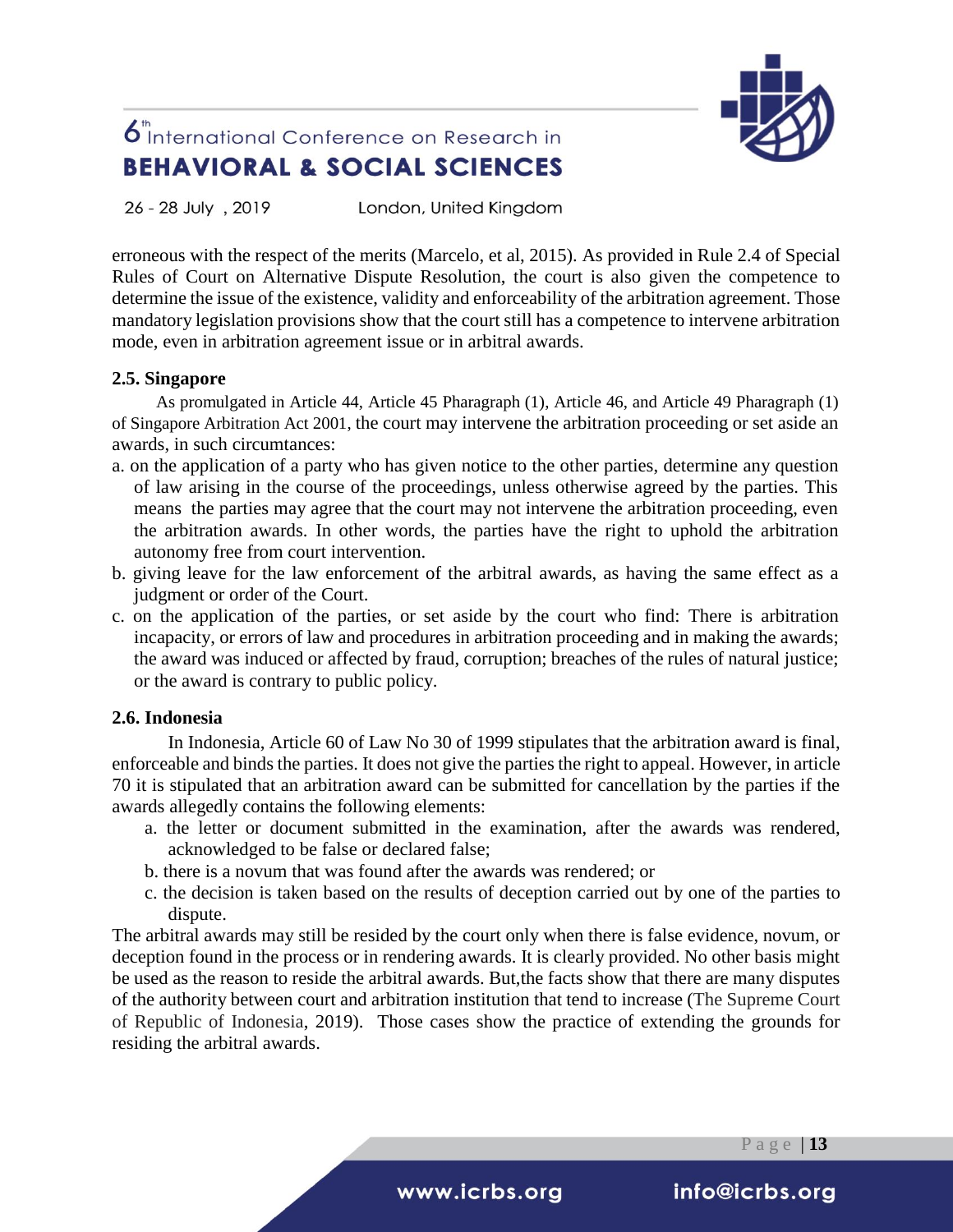

26 - 28 July, 2019 London, United Kingdom

### **Discussion: How far the practices support the autonomy of arbitration?**

The final and binding nature of arbitral awards must be taken into consideration in settling dispute as expected to be faster than completion through litigation. The choice to arbitration also indicates that the parties more entrust with arbitration to resolve their disputes. Based on that point of view, whatever the awards, dully the parties have to respect it as an awards which is made by the institution they choose by themselves. In the ground that the parties agree and believe, it is logic that the awards is given a final and binding nature. As also mentioned by WTO in General Provision in Article 3 point 7 of Annex 2 of The WTO Agreement, before bringing a case to the arbitration, the parties should consider well to its judgement as to wether action under that procedures would be fruitfull.

Although slightly different, in certain case, the final and binding nature of the arbitral award is analogous to the final and binding nature of court's decision in the result of mediation process. In Indonesia, as provided in Article 130 of *Het Herziene Indonesisch Reglement* (Indonesian Civil Procedure Law) S.1941 No.44 and Article 27 (4) of the Supreme Court Regulation No.1 of 2016, the parties to dispute in court that reach an agreement in mediation can ask for the agreement to be strengthened into a mediation award made by the judge, which has the same power as the final and enforceable judgement. The mediation award then must not be objected anymore, except to be executed immediately in good faith. The difference between the arbitration award and the mediation awards made by the judge is, that in arbitral awards, the agreement is not upon the substance of the award, but the arbitration as authorized to make the award. Whilst, in the mediation awards made by the judge, the agreement is upon the substance of the awards.

Netherlands shows a different practice by giving greater autonomy to arbitration –in certain scope- to review the awards in appeal level to the second arbitration tribunal, not to the court. This practice strengthens the autonomy of arbitration in settling dispute. This practice is different one from what are enachted in many other countries, such as USA, UNCITRAL, Singapore, Philippine, and Indonesia. Errors may occur in rendering an arbitral award, either an error relating in assesment of facts, and an error in implementing law, or there are misconduct, unlawful, fraud, or corruption made by arbitrator. In Netherlands, the authority to examine error of fact that occured in making arbitral awards is given to arbitration itself. Whilst, the authority to examine error of law, or unlawful, fraud, misconduct, corruption made by arbitrator is given to the court. In many countries, even the error of fact in making arbitral awards is authorized by the court to examine and decide on it. The final and binding nature in many countries does not give extensive autonomy to arbitration to correct mistakes that may be made in ruling the awards. Taking into account on the enachment of arbitration in Netherlands, an objection to the arbitration award can be submited to the arbitration institution itself at the appeal level to examine and decide thereof. Thus arbitration autonomy as an alternative to dispute resolution will becomes strong.

The practices of limitating the final and binding arbitration award in many countries show that they recognize the possibility of mistakes made in the award and regulate how these errors should be corrected. In terms of procedural justice, this should be done. The parties must be given

P a g e | **14**

### i www.icrbs.org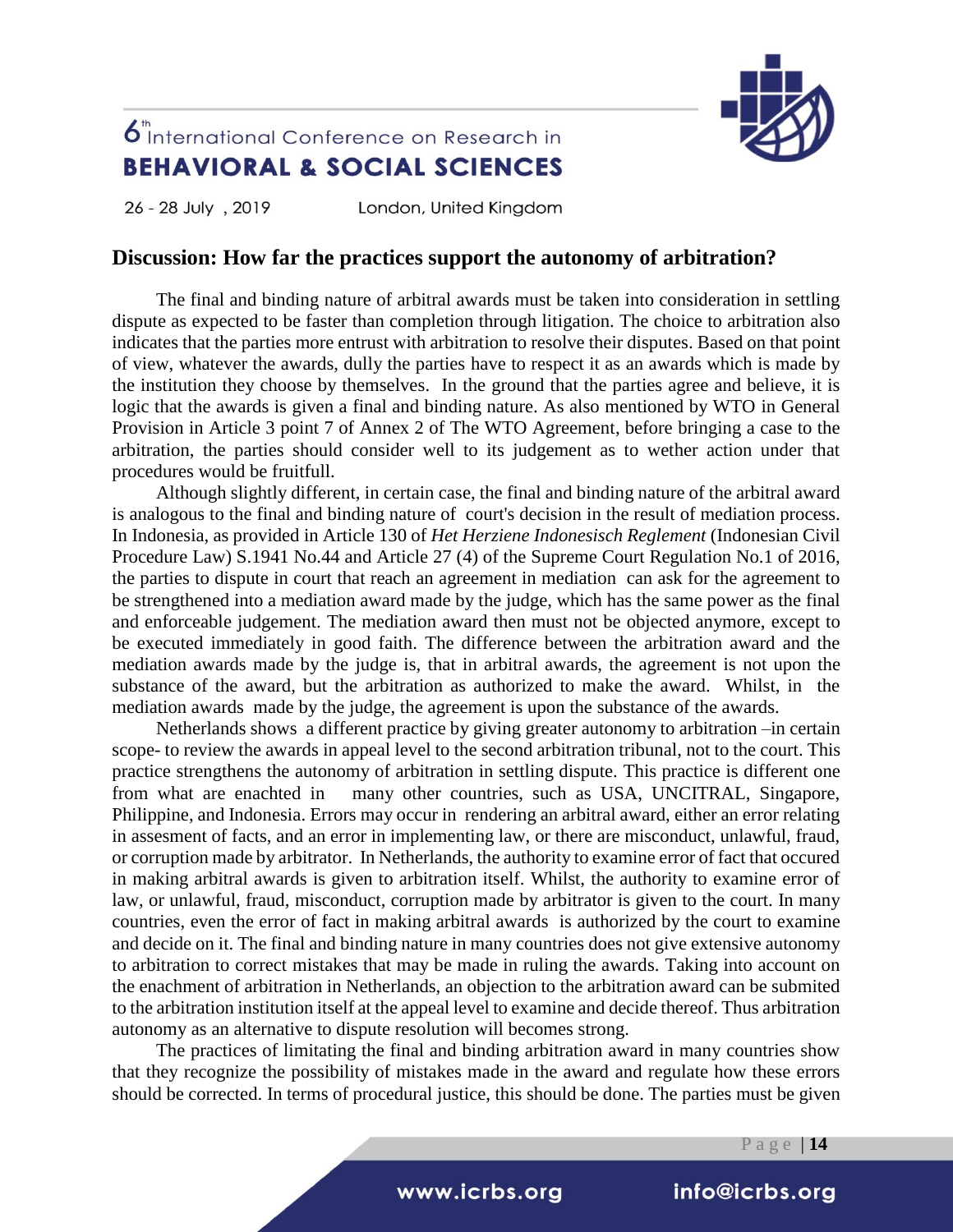

26 - 28 July , 2019

London, United Kingdom

the right to object when there is an error award that causes injustice to him. Relating to the arbitration award, the question then: who should be authorized to correct the error?

Similarly, to the court, which establishes an appeal examination by a higher court, arbitration as a compromise-based dispute settlement, can also be given the same authority to review their decisions by themselves, as enachted in Netherland. By granting such autonomy, analogy to judicial autonomy, the advantages of arbitration as an alternative disputes settlement will increasingly attractive. Once the arbitration has been chosen by the parties to resolve the dispute, the system must be made so that the institution itself resolves and decides if there are objections to the decision that is considered wrong. Let them solve it by themselves. If all objections are finally handed over to other institutions, namely the court, then what is the meaning of alternative dispute resolution? Or, perhaps there needs to be a redefinition of alternative dispute resolution along with the nature of the final and binding nature of the award they provide. When the judge makes a mistake, they will be reviewed by the judge at a higher level. Why won't arbitration?

For the issue of error of fact and error of law that may occur in making award, and since that issues are technical in nature, it is right when examined and decided by arbitration itself on the appeal level. However, regarding deviates behavior which may be done by arbitrator, such as misconduct, fraud, or corruption, it well considers to be examined by other institutions as external control, since these kind of behaviors constitute violations of criminal law.

If we take the definition of final and binding extremely, the decision thus cannot be changed, canceled, or ruled out. This terms shown in Indonesia practices, as set in Article 10 Pharagraph (1) of Law No.24 of 2003 of Constitution Court, which giving final and binding nature of the constitutional court, in terms, only once, as the last judicial and binding the parties to enforce, even it adjudicates constitutional cases. United States Supreme Court also adjudicates certain cases once, final and binding, even though they adjudicate important cases since involving state or public interest. Meanwhile, the scope of arbitration is only involving private interest, such as civil or business cases, and has nothing to do with public interests, human rights, or criminal. Based on that standing point, it is logic and possible to give the term of final and binding arbitral award extremely. Giving final and binding nature of arbitration award extremely may strengthen the autonomy of arbitration as a compromise-based alternative dispute resolution.

### **Conclusion and Recommendation**

Based on the results of the research and discussion above, it can be concluded that almost all countries tend to limit the final and binding nature of arbitral awards in different grades, moreover to uphold the principle of justice in their purpose. Giving the final and binding nature extremely on the arbitration award will strengthen the autonomy of the arbitration. Conversely, the limitation will reduce the autonomy of the arbitration.

Giving an extreme meaning of final and binding awards in arbitration may also negate the efforts to get justice in case there is error of fact or law in the substance of awards. On the grounds of voluntary, mutual solution, and finality principles in arbitration, it may be proposed to bring

P a g e | **15**

i www.icrbs.org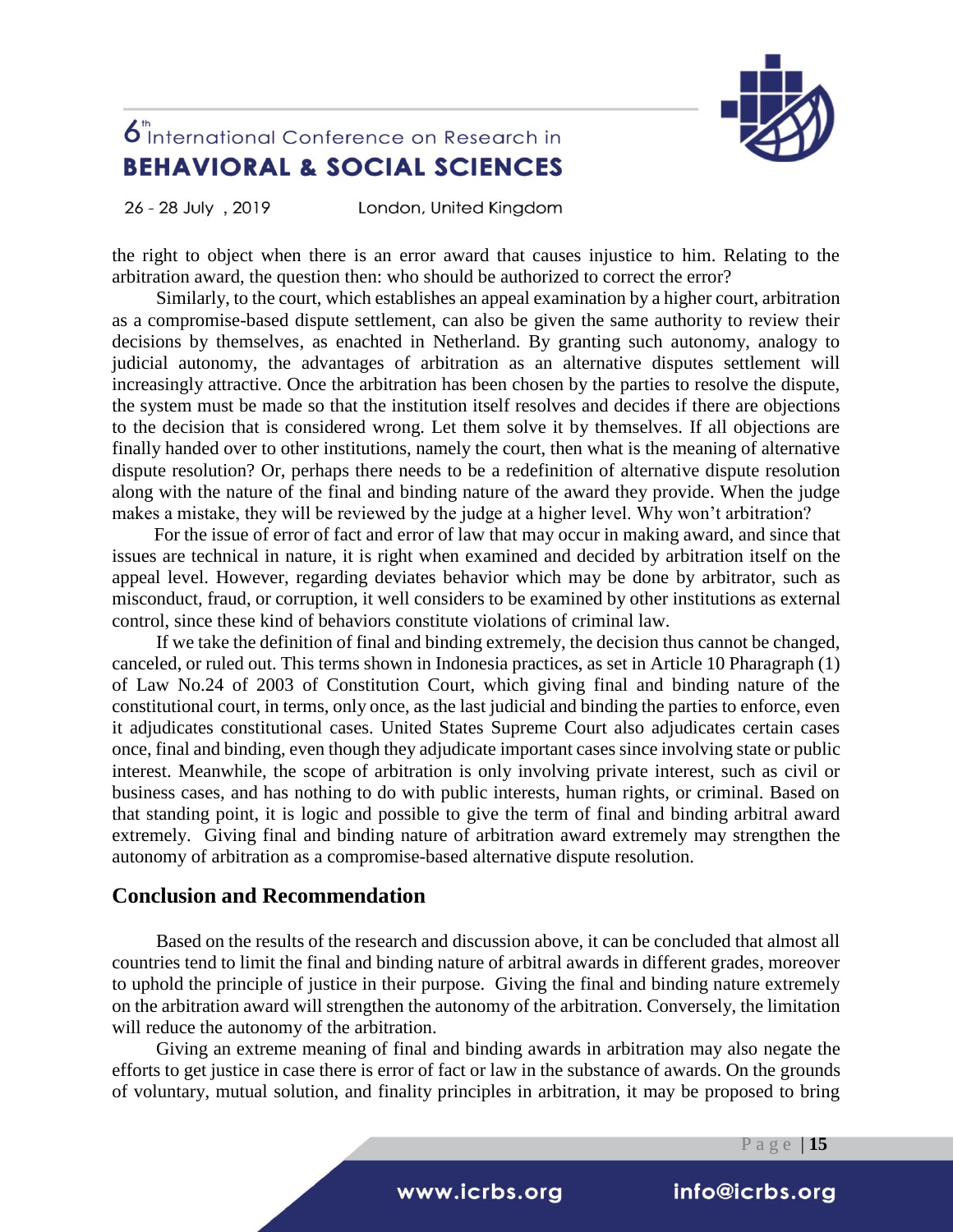

26 - 28 July, 2019 London, United Kingdom

certainty and justice closer by (1) composing the well-qualified arbitral tribunal which is compromised by the parties to dispute, and one of them is the court judge to review the legal aspect (2) requiring the parties to make a written agreement not to file an objection in any form, before the process or (3) the limitation of the final and binding nature of arbitration award by changing, canceling , or ruling out the award should be laid down into the arbitration authority to do so at the appeal level.

### **References**

B.Born, Garry. (2009) *International Commercial Arbitration*, Kluwer Law International.

- Black, Henry Campbell, M.A. (1991). *Black's Law Dictionary*, St.Paul: West Publishing Co.
- Cambridge Dictionary. Dictionary. Available at [https://dictionary.cambridge.org/ us/dictionary/](https://dictionary.cambridge.org/%20us/dictionary/%20english/final-and-binding)  [english/final-and-binding](https://dictionary.cambridge.org/%20us/dictionary/%20english/final-and-binding)
- Chen, Helena Hsi Chia. (2012). A Review of The Taiwanese Court's Ruling on Ad Hoc Arbitration Awards. *Asia Pasific law Review. Vo.20 No 1.*pp.89-111.
- Dammann, Amina. (2008). Vacating Arbitration Awards for Mistakes of fact. *The Review of Litigation.*vol.27 Number 3. Pp.441-552.
- Doyle,Stephen Patrick, and Roger S.Haydock. (May/June 1991). Avoiding the pains of litigation, ABI/INFORM Collection.
- International Chamber of Commerce. May 2018. 2017 Arbitration Rules and Mediation Rules. Paris, France. Available at [https://iccwbo.org/ content/uploads/sites/3/2017/01/ICC-2017-](https://iccwbo.org/%20content/uploads/sites/3/2017/01/ICC-2017-Arbitration-and-2014-Mediation-Rules-english-version.pdf.pdf) [Arbitration-and-2014-Mediation-Rules-english-version.pdf.pdf](https://iccwbo.org/%20content/uploads/sites/3/2017/01/ICC-2017-Arbitration-and-2014-Mediation-Rules-english-version.pdf.pdf)
- J. Davis, Sr, Nathaniel. (22 July 2014). FERC Issues Notice of rejection of Brief on Exceptions re Twin Valley Hydroelectric Under MD13-1. Targeted News Service. Washington, D.C. Available at [https://search.proquest.com/ docview/ 1547383184? accountid=44396](https://search.proquest.com/%20docview/%201547383184?%20accountid=44396)
- LCIA Arbitration and ADR Worldwide. 2014 LCIA Arbitration Rules. London, UK. Available at [https://www.lcia.org/Dispute\\_Resolution\\_Services/lcia-arbitration-rules-2014.aspx](https://www.lcia.org/Dispute_Resolution_Services/lcia-arbitration-rules-2014.aspx)
- Legal Information Institute. 18 CFR § 385.605 Arbitration (Rule 605). Available at <https://www.law.cornell.edu/cfr/text/18/385.605>
- Lightle, Rebecca. (28 February 2018). Arbitration -Decision reserving judgment was not final. South Carolina Lawyers Weekly. Columbia, S.C. [online]. Available at [https://search.proquest.com/docview/2010620464?accountid](https://search.proquest.com/docview/2010620464?accountid%20=44396) =44396

P a g e | **16**

i www.icrbs.org